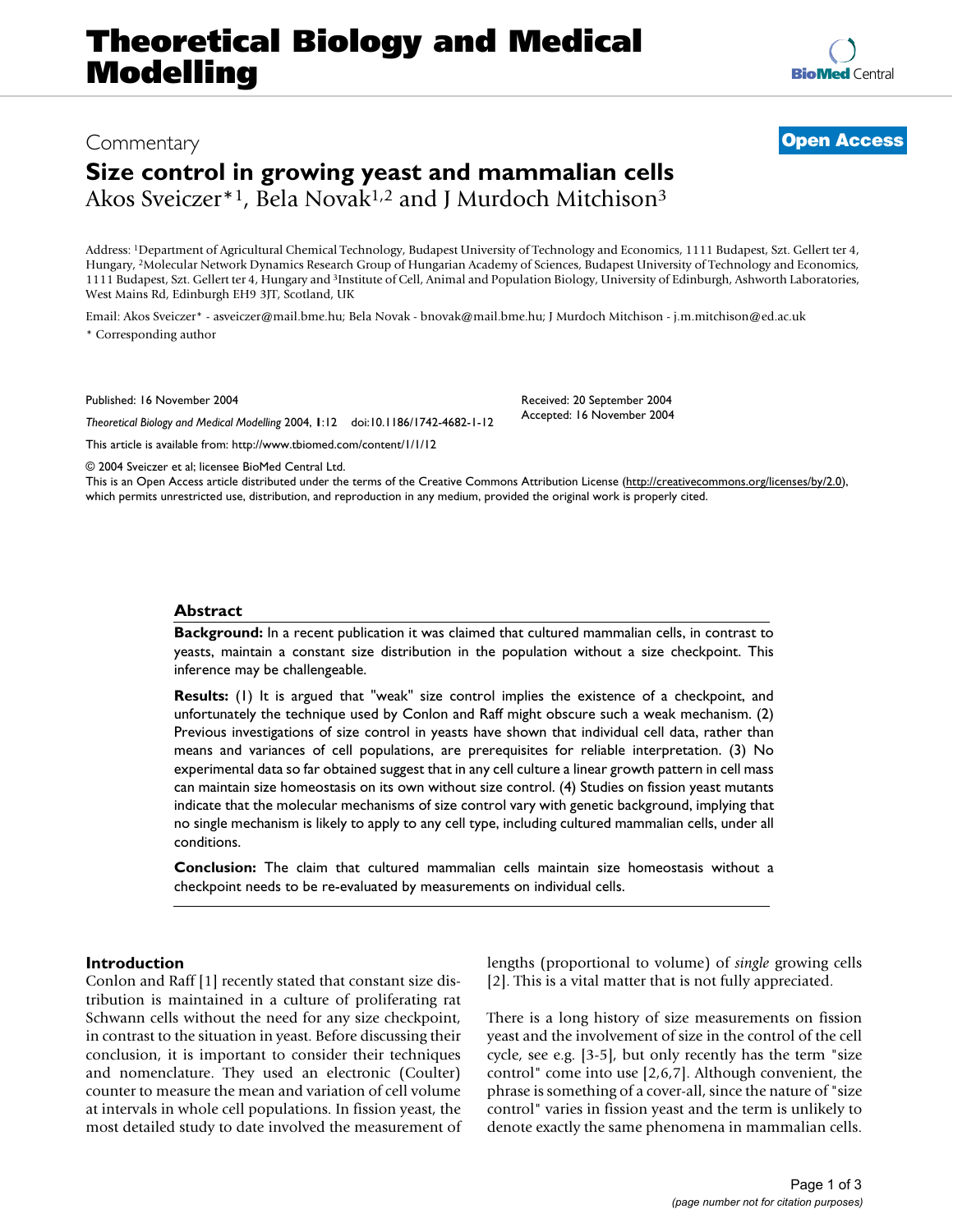Moreover, mammalian cells normally form tissues, where greater emphasis has to be placed on external factors. However, size control operates in all systems where it has been possible to examine individual cells through their cell cycle. Its nature is likely to be different in each, although this will only become clear when its molecular basis is understood [6].

#### **Discussion**

#### *The "evidence against size checkpoints" in cultured Schwann cells: an assessment*

One of the two cases cited by Conlon and Raff as evidence for the lack of a size checkpoint is the slow change in size when cells are stimulated by fresh medium [1]. The reason we do not regard this as strong evidence comes from data on fission yeast. When either cycle time or total length extension is plotted as a function of birth length, the negative slope of the regression line is large in wild-type cells, implying that size control is "strong" and deviations from the average will be corrected within a single cycle [2]. But the slope can be less, as for example in diploids, and then the control becomes "weak", since deviations will not be corrected within one cycle. Without the support of single cell data, it is nevertheless possible to imagine the presence of a weak size control in mammalian cells, homologous to that in yeast, exerting a slow but important action over several cycles. But can such a weak size control be considered a checkpoint? This entails another semantic or philosophical problem, since "checkpoint" is as ambiguous as "size control". Those who regard very sharp responses (e.g. all or none) as a criterion would argue that a weak mechanism is not a checkpoint. However, since it fulfils its function by ensuring homeostasis in a cell population, we believe that a weak size control should also be considered a checkpoint.

Another problem in [1] is the increasing size of quiescent cells blocked in S phase by aphidicolin and stimulated into growth. The mean cell volume increased linearly fivefold over 100 h. A similar if less marked increase was also found in total protein. In addition, the valuable observation was made that the rates of protein synthesis and degradation increased with size. It is almost certainly true that size-dependent synthesis and degradation would not result in a size-independent pattern of protein accumulation. In the simplest case, if the rates of both protein synthesis and degradation are linear functions of total protein (mass), protein content will show a size-dependent exponential dependence on time. Therefore, further measurements and analyses need to be carried out to resolve this discrepancy. Moreover, it follows from the hypothesis of Brooks [8] that, in the absence of size control, an exponential growth of cell volume results in a continuous increase in the dispersion of cell size at division; in contrast, linear growth would not increase the dispersion in

consecutive cycles, and individual cell sizes would converge towards the mean after perturbations. To date, however, no experimental evidence has been published to show that a cell culture can maintain homeostasis by linear growth *without* a size checkpoint. It is plausible that this might happen because of the general need for co-ordination between the cytoplasmic and chromosome cycles, but we are not convinced that linear growth on its own would meet this requirement. In the case of fission yeast, there is evidence that linear growth without a size checkpoint cannot maintain homeostasis in the culture (see below).

#### *Results of similar experiments with fission yeast*

Related observations from fission yeast show that normal size control is abolished in the type of block experiment used in [1]; however this might be apparent only after release. This was first shown by Fantes [3] and was later expanded by us [2]. The time-scale, however, was shorter than in mammalian cells. It is also true, as Conlon and Raff [1] point out, that the pattern of total protein and RNA content in several yeast *cdc* mutants was approximately exponential over a longer period after this type of block. This result comes from an early paper and depends on measurements of absolute amounts of protein and RNA/ml [5]. There is not much evidence from the far more accurate method of measuring synthesis rates by pulses of radioactive precursor, but such evidence as exists fails to support the conclusion. In the widely used mutant *cdc2-33*, the rate of protein synthesis reaches a plateau after 4 h [9]. Also, only fairly minor changes in protein and RNA synthesis rates occur over 7 h in the mutant *cdc13* [\[10\]](#page-2-0). Because linear growth was measured in mammalian cells during a long S phase block [1], we have another objection to make here. The fission yeast cell cycle can be considered as linear segments of volume growth with points (called rate change-points) where there are changes in growth rate [11], which may be partly associated with a gene-dosage effect [2]. If a similar mechanism operates in mammalian cells during the normal cycle, it could never be observed when replication is arrested.

#### *Genetic background and size control in fission yeast*

There are other points about the fission yeast experiments that are relevant to size control, which is almost certainly affected by genetic background. The main rate change point (an effect of gene-dosage, see above) is shifted in position in *wee* mutants (S phase is also shifted), but this size control is a strong one, albeit weaker in diploids [2]. There appears to be a different mechanism in the strange double mutant *wee1-50 cdc25*<sup>∆</sup> [12]. It seems improbable that all these variations involve the same molecular mechanisms; rather, they suggest a variety of options in the nature and positions of size controls. But since we do not